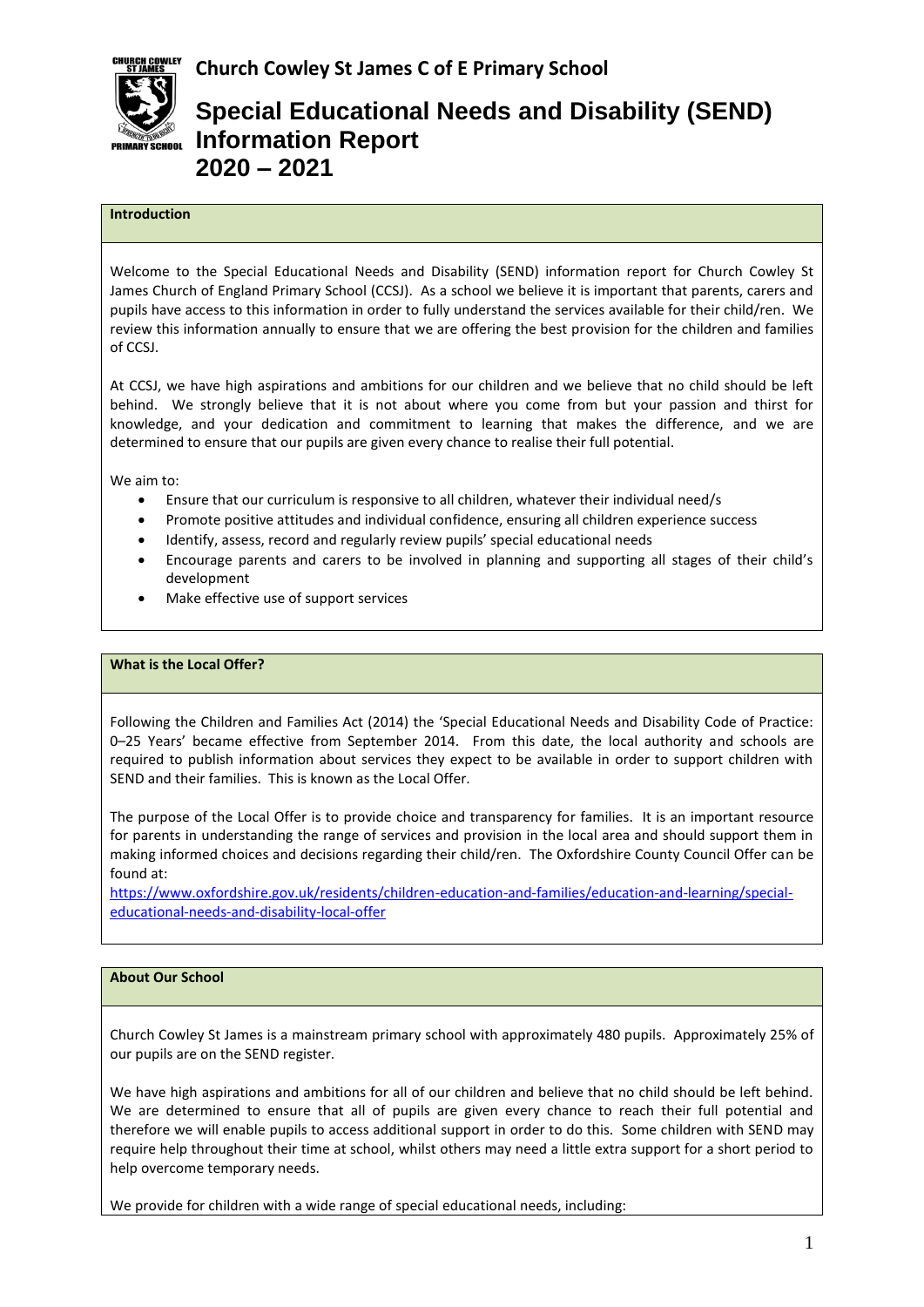

# **Special Educational Needs and Disability (SEND) Information Report 2020 – 2021**

- *Communication and Interaction Needs:* this includes children who have speech, language and communication difficulties, including Autistic Spectrum Disorder (ASD)
- *Cognition and Learning Needs:* this includes children who have learning difficulties and specific learning difficulties like Dyslexia, Dyspraxia and Dyscalculia.
- *Social, Emotional and Mental Health Needs*
- *Sensory and/or Physical Needs:* this includes children who have visual or hearing needs, or a physical disability that affects their learning

### **How do I communicate with the school about my child's needs?**

We hope to work closely with all parents and carers so that they can share their knowledge and expertise about their child, in order for your child to reach their full potential. Parents and carers are always welcome into the school in order to discuss progress, provision or concerns at a mutually agreed time.

Your child's class teacher is the first point of contact as they work with your child on a daily basis and monitor their progress. You can also meet with the Assistant Headteacher for Inclusion (Kate Dew) or the Headteacher (Steve Dew). Please contact the office in person, by telephone or email to arrange a mutually convenient time. If you feel that there is a family situation contributing to your child's progress, you can contact the Home School Link Worker (Alison Stroud) who can direct you to parenting and family support.

### **How does CCSJ work with parents, carers and children in planning for their needs?**

We will always contact parents and carers if we have a concern that your child may have a special educational need and inform you if your child is placed on the SEND register. We work closely with children with SEND and their families from an early stage and liaise closely so that it is a process in partnership. This is to ensure that families are fully aware of the provision, support and progress of their child.

All children in the school have targets relating to Maths, Reading and Writing and these are updated regularly to reflect your child's progress. It may be appropriate that your child has additional targets relating to other areas of their progress, for example a speech and language target or behaviour target. Parents are made aware of their child's progress through termly meetings, reports three times per year, parent consultation evening, home/school diaries and telephone contact. Pupils are involved as far as possible in discussions about their targets, provision and progress.

### **How does CCSJ identify children with SEND?**

Our school uses Oxfordshire County Council's guidance 'Identifying and supporting Special Educational Needs in Oxfordshire schools and settings'. This guidance sets out:

- How we identify if a child has a special educational need
- How we assess children and plan for their special educational needs, and how we adapt teaching
- Ways in which we can adapt our school environment to meet each child's needs
- How we review progress and agree outcomes and involve you and your child in this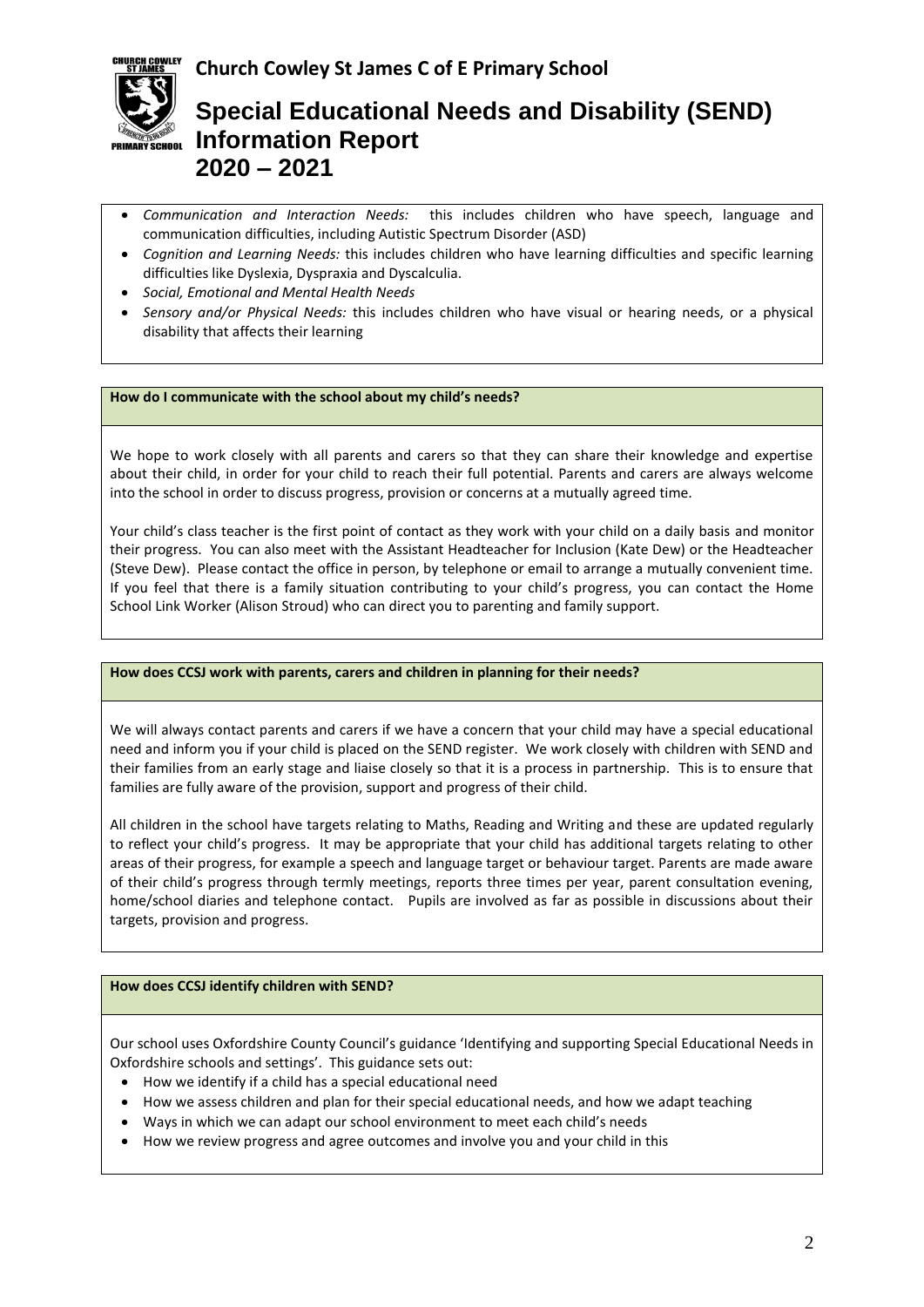

# **Special Educational Needs and Disability (SEND) Information Report 2020 – 2021**

## **What expertise can CCSJ offer?**

The Assistant Headteacher for Inclusion (Kate Dew) is the lead for SEND at Church Cowley St James Church of England Primary School. She holds the National Award for SEND Coordination, a Masters' degree in Education and is currently undertaking a Doctorate in Education. She leads on Inclusion across the school and also is the lead for Behaviour, Attendance, Pupil Premium and Looked After Children (LAC). She is the Designated Safeguarding Lead and has completed the specialist training in safeguarding and can train others in this area. There are also three additional, trained Designated Safeguarding Leads: The Head teacher (Steve Dew), the School manager (Kerry Lenton) and the Home School Link Worker (Alison Stroud).

All staff have completed generalist safeguarding training and building positive relationships and behaviour training. The majority of support staff and some teaching staff have First Aid training and thorough training in running particular interventions. All of the teaching staff have completed training in identifying and assessing Special Educational Needs and structured conversations with parents. We encourage all staff to undertake additional training in the area of SEND in order to support their role in the school.

As well as our in-house expertise from teachers, teaching assistants and governors, we also have access to a range of specialist support services, including:

- Educational Psychology
- Special Educational Needs Support Service (SENSS), who support children with communication and language, sensory needs and physical needs (including Autism Advisory Teachers)
- Speech and Language Therapists
- Child and Adolescent Mental Health Services (CAMHS)
- School Nurse
- Occupational Therapy
- Physical Disabilities Service
- Oxfordshire School Inclusion Team
- SENDIASS (parent advisory service)
- The Locality and Community Support Services (LCSS)
- Children's Social Care

Further information about these services and what they offer can be found on the Oxfordshire County Council SEND web pages:

[https://www.oxfordshire.gov.uk/residents/children-education-and-families/education-and-learning/special](https://www.oxfordshire.gov.uk/residents/children-education-and-families/education-and-learning/special-educational-needs-and-disability-local-offer/support-services-send)[educational-needs-and-disability-local-offer/support-services-send](https://www.oxfordshire.gov.uk/residents/children-education-and-families/education-and-learning/special-educational-needs-and-disability-local-offer/support-services-send)

We will always discuss the involvement of specialist SEN services with parents and carers first.

### **How will my child be supported in CCSJ?**

The level of support that your child receives will depend on their needs, which may change over time. Many children will have their additional needs met through high quality, specifically targeted classroom teaching, also known as quality first teaching (or 'Universal support'). This provides a classroom environment where:

- All staff have high expectations of all pupils
- All lessons are well planned and build upon what children already can do in order to accelerate learning
- Groupings are well considered and match the needs of the children
- Resources are well prepared, planned for and accessible to all
- All children are fully involved in the learning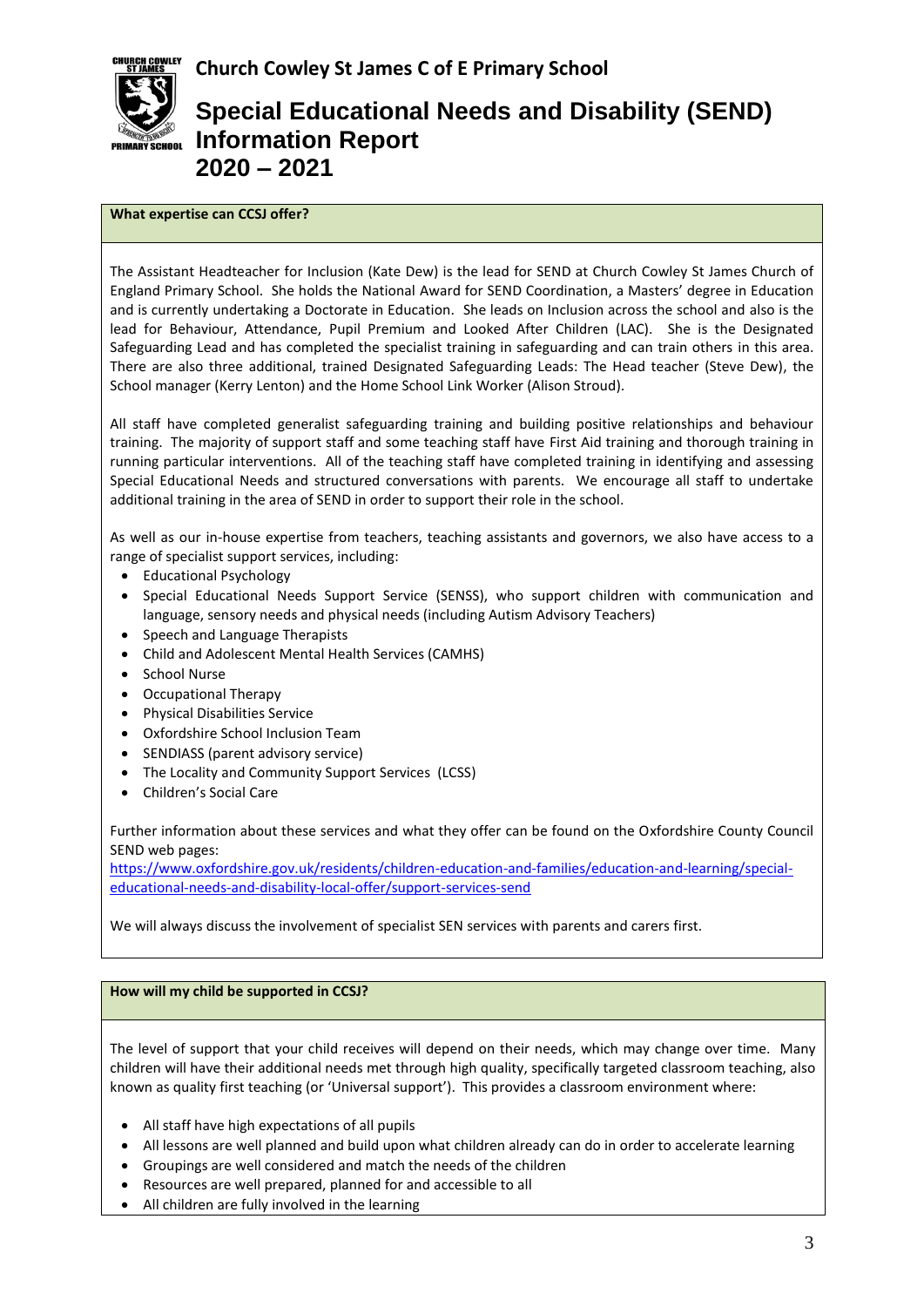

# **Special Educational Needs and Disability (SEND) Information Report 2020 – 2021**

#### Additional adults are deployed effectively in order to reinforce and extend skills appropriately

Some children may require additional support through small group work. This is in order to address specific gaps that have been identified in a child's learning and will be closely monitored to ensure that they are resulting in good progress. These groups may take place in the classroom or outside in an intervention space. These may be run by the class teacher or a teaching assistant who have been specifically trained in a particular intervention, or by an approved outside agency.

Some children may have needs that require one to one support. This may be in order to:

- Deliver a specialist programme of support (for example, a speech and language programme)
- Access parts of the curriculum
- Take part in an individual programme to improve Maths or Literacy
- Support your child with medical or physical needs
- Support your child in managing social or emotional needs

### **Education and Health Care Plans (EHCP)**

For children whose needs are severe, lifelong and complex, the school (or you) can request that the Local Authority conduct a statutory assessment of your child's needs. The Local Authority will collate information from all agencies involved with your child and decide whether an Education and Health Care Plan is appropriate in order to best support your child's needs. You can find out more about this process through the Oxfordshire Local Offer.

#### **How children access the curriculum**

We offer a broad and balanced curriculum for all children, including those with SEND. Details are published on the school website.

There is a wide range of children in each classroom; all staff provide a personalised curriculum suitable for all of the pupils to ensure an inclusive ethos and sense of belonging. All pupils with particular needs are included as fully as possible into the classroom environment and where appropriate the curriculum is adjusted to meet the needs of all children.

#### **How children are encouraged to access activities outside the classroom**

We make every effort to ensure that all children are included in activities and trips following risk assessments where needed and in accordance with duties under the Equalities Act 2010. We will make adjustments and provide the necessary support to ensure that this is successful. We will talk to you about what will work best for your child.

There is information about activities and events for children with SEN or disabilities in the Oxfordshire Family Information Directory: <http://fisd.oxfordshire.gov.uk/kb5/oxfordshire/fsd/disabilities.page>

CCSJ's accessibility plan can be found on our school website here: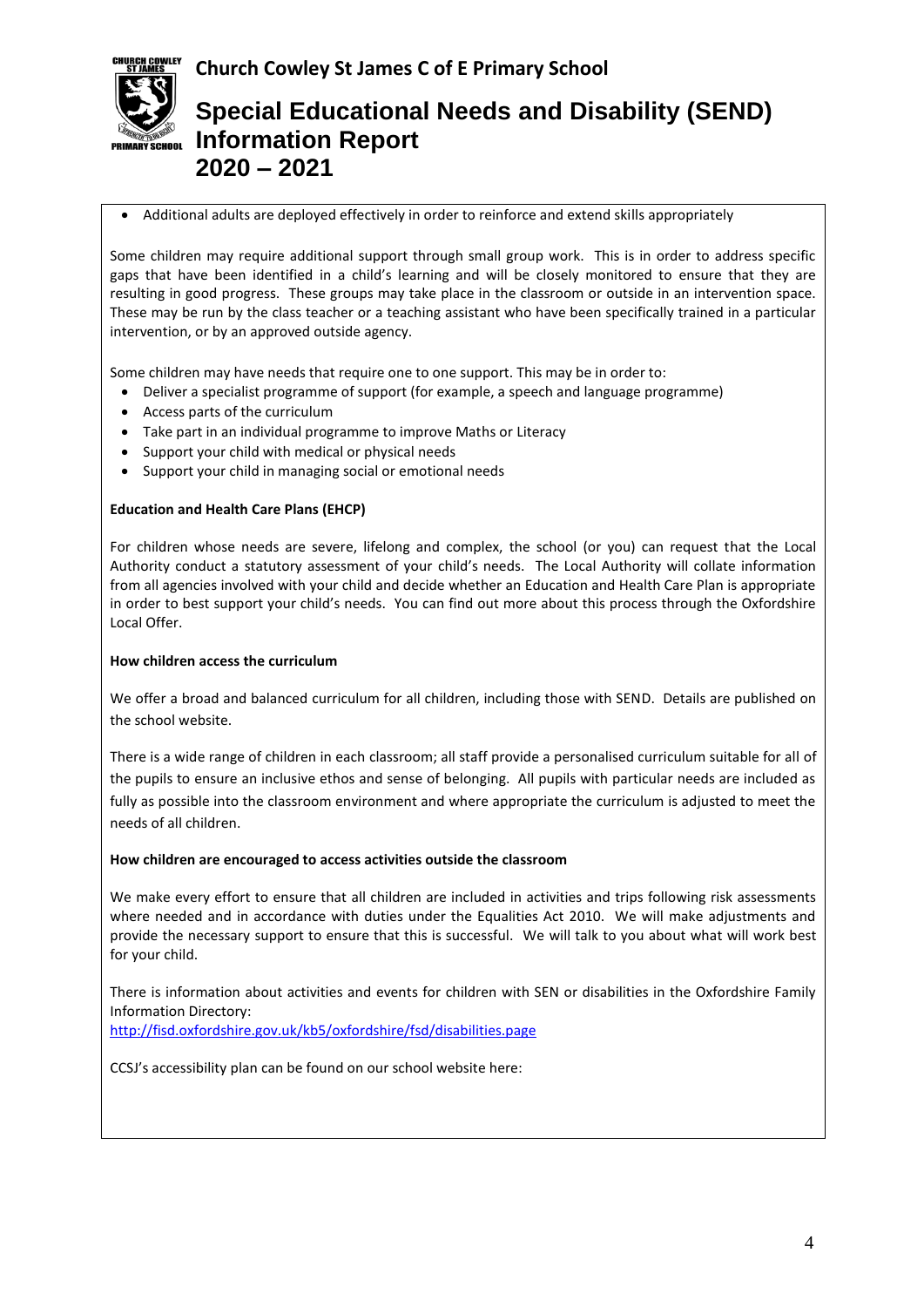

# **Special Educational Needs and Disability (SEND) Information Report 2020 – 2021**

# **How will I know if SEND provision is effective?**

The progress of all children is tracked throughout the school using progress measures. Data is analysed termly and all pupils are tracked and interventions organised accordingly. In addition for children with SEND, we use individual tracking sheets in order to assess whether the support that has been put in place has made an impact and to decide what support is needed next. We evaluate this progress against age-related expectations.

The Assistant Headteacher (Inclusion) evaluates how successful interventions have been and monitors data for children with SEN closely. The governing body reviews provision for SEND annually.

## **What does CCSJ do to support the wellbeing of children with SEND?**

All children have the opportunity to share their views through the School Council representatives, well-being questionnaires, working groups and through their classroom adults. All children take part in Circle-Time in the classroom and are encouraged to share their thoughts and opinions. Children are invited to give their views on their school reports. Additionally, we listen to the views of children with SEND through the termly review process.

We run a number of group and individual sessions for children with SEND in order to support their wellbeing; for example, nurture groups, drama therapy and learning mentor sessions.

We take bullying very seriously. Awareness of cyber-bullying is provided through PSHCE lessons, assemblies and in ICT/computing classes. We have clear procedures and recording methods in place for dealing with bullying incidents.

### **How will CCSJ prepare and support my child when joining the school and transferring to a new school?**

We encourage all new children and their parents and carers to visit the school before starting. For children with SEND we offer meetings with the SENCo to tour the school and discuss the facilities the school can offer in order to support the needs of the child.

Teachers liaise closely when children transfer to another class within the school. Meetings are arranged in order to transfer key information and discuss the individual needs of the children. The Assistant Headteacher for Inclusion supports in this process. All children have the opportunity to attend 'meet the teacher' days and children who require additional support in this area are offered additional visits to the classroom or to meet their new teacher.

We begin to prepare young people for transition to their next school by arranging visits to the secondary schools in the area and to liaise with the secondary school's SENCo and inclusion team to ensure that the transition runs smoothly. The CCSJ staff are happy to support with transition and parental visits to the secondary schools.